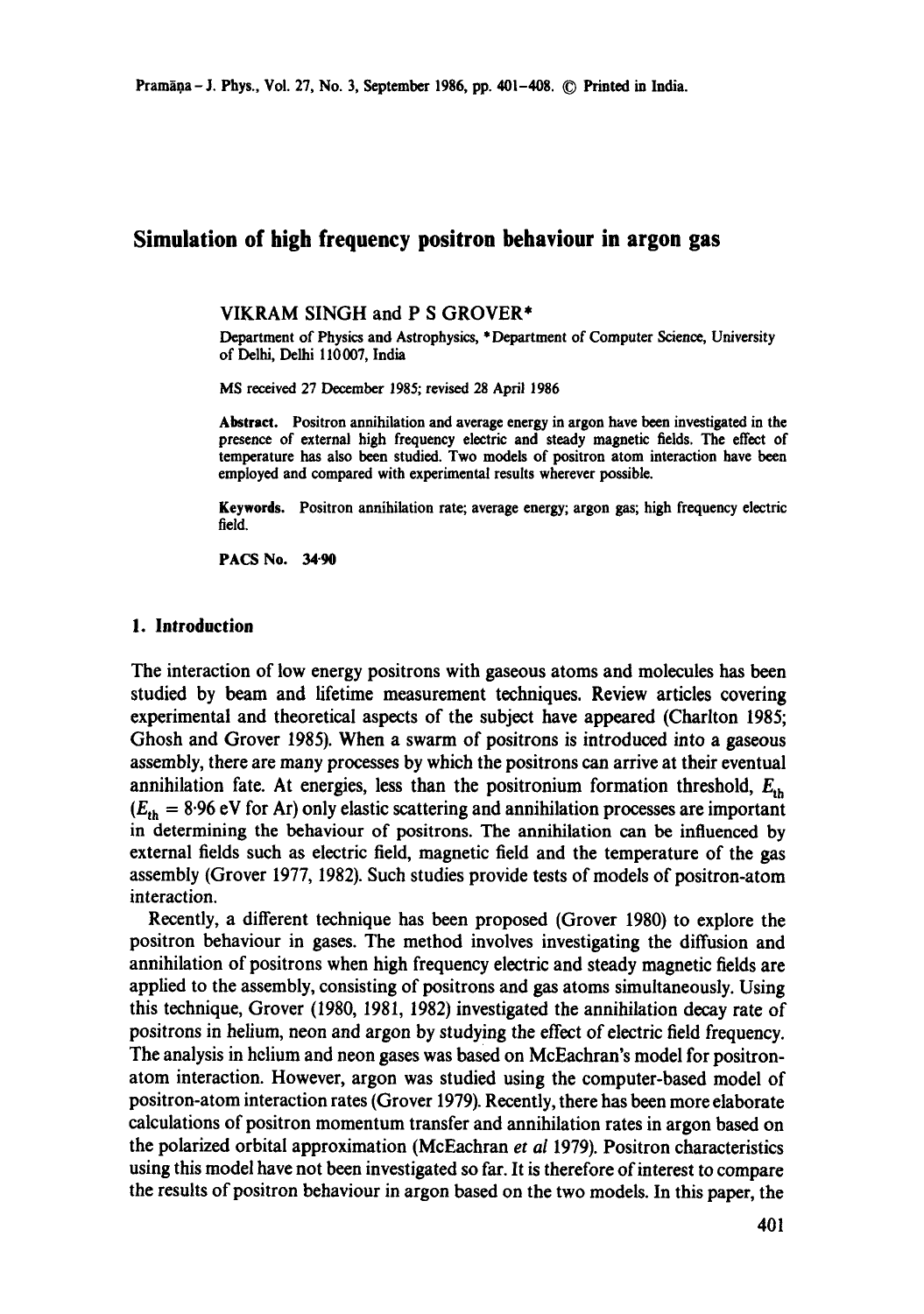calculations based on the data of McEachran are denoted by  $M_1$  and those of Grover by  $M_2$ .

A comparative study is carried out of positron annihilation decay rate and the average energy under the influence of high frequency electric field based on the above two models. The effects of temperature and magnetic fields have also been studied. The electric and magnetic fields taken are 10, 25, 50 V cm<sup>-1</sup> amagat<sup>-1</sup> and 10, 30 and 50 kG respectively. The temperature of the gas assembly has been assumed to be 300, 1000 and 3000 K. The density of gas assembly has been taken as one amagat.

### **2. Method of study**

We take the gas and positron system to be spatially homogeneous at temperature  $T$  to which a steady magnetic field  $H$  is applied. The assembly is further subjected to an alternating electric field,  $E = E_0 \exp(i\omega t)$   $(i = \sqrt{-1}, \omega$  the frequency and t the time). The equilibrium distribution function,  $F(v, \omega)$  of positrons with velocity v in such an assembly, can be obtained from the solution of the Boltzmann equation (Grover 1980).

$$
\left(\frac{a_{\text{eff}}^2(\omega)}{3v_m(v)} + \frac{kT}{M}\right)\frac{\partial F(v,\omega)}{\partial v} + \frac{m}{M}vF(v,\omega)
$$
  
= 
$$
\frac{1}{v_m(v)v^2}\int_0^v \left[(v_a(v') - \lambda\right]v'^2F(v',\omega)\,dv',\right)
$$
 (1)

where  

$$
a_{\text{eff}}^2(\omega) = \frac{1}{2} \left[ a_p^2 \left( 1 + \frac{\omega^2}{v_m^2(v)} \right)^{-1} + \frac{a_t^2}{2} \left\{ \left( 1 + \frac{(\omega - \omega_c)^2}{v_m^2(v)} \right)^{-1} + \left( 1 + \frac{(\omega + \omega_c)^2}{v_m^2(v)} \right)^{-1} \right\} \right].
$$
(2)

Here  $\omega_c = eH/mc$  is the cyclotron frequency; e, m and v indicate the positron charge, mass and velocity respectively;  $a_p = eE_{0p}/m$  and  $a_t = eE_{0t}/m$ ,  $E_{0p}$  and  $E_{0t}$  are the electric field components, parallel and perpendicular to the direction of the magnetic field, c is the velocity of light; M is the mass of the gas atom and n is the gas density; k is the Boltzmann constant;  $v_a(v)$  and  $v_m(v)$  are the positron annihilation and momentum transfer rates respectively.

The positron distribution function  $F(v, \omega)$  can be obtained by solving equation (1). Knowing  $F(v, \omega)$  the decay rate is computed from the relation (Grover 1980)

$$
\lambda(\omega) = \left[ \int_0^\infty v_a(v) v^2 F(v, \omega) dv \right] \left[ \int_0^\infty v^2 F(v, \omega) dv \right]^{-1} \tag{3}
$$

and the average energy, in units of 300 K, is given by

$$
\bar{\varepsilon}(\omega) = \frac{m}{2} \Bigg[ \int_0^\infty v^4 F(v, \omega) dv \Bigg] \Bigg[ \int_0^\infty v^2 F(v, \omega) dv \Bigg]^{-1} . \tag{4}
$$

For the known forms of annihilation and scattering rates, (1) cannot be solved analytically. We have to use a numerical method to obtain the distribution function. We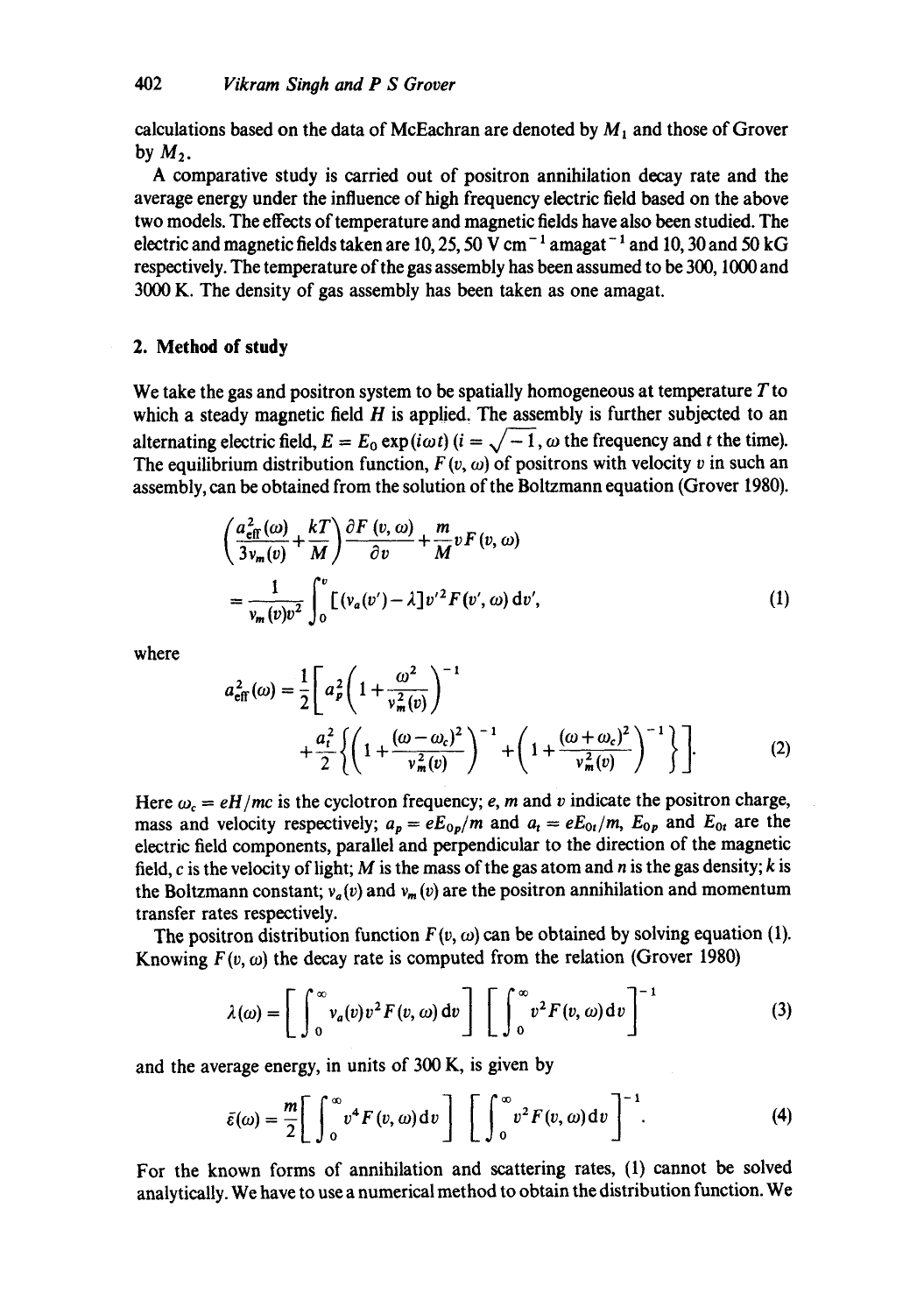have performed extensive computer calculations using realistic date on  $v_a(v)$  and  $v_m(v)$ based on the models of McEachran *et al* (1979) and Grover (1979) at different fields and temperatures.

#### **3. Results and discussion**

Figure 1 presents the variation of  $\bar{Z}_{\text{eff}} = \lambda/\pi r_0^2 c n$  ( $r_0$  = classical electron radius) with frequency at constant temperature,  $T = 300$  K, and magnetic field,  $H = 30$  kG, for different electric fields,  $E_{0t} = E = 10$ , 25 and 50 V cm<sup>-1</sup> amagat<sup>-1</sup> and  $E_{0p} = 0$ . The cyclotron frequency,  $\omega_c = 5.22 \times 10^{11}$  rad sec<sup>-1</sup> for  $H = 30$  kG. It may be seen that the annihilation decay constant decreases with frequency, passes through a minimum at  $\omega = \omega_c$  and then increases. This happens at  $E = 10, 25$  and 50 V cm<sup>-1</sup> amagat<sup>-1</sup> for model M<sub>1</sub>. But for model M<sub>2</sub> this minimum occurs at higher fields  $E = 25$  and 50 V cm<sup>-1</sup> amagat<sup>-1</sup>. At  $E = 10$  V cm<sup>-1</sup> amagat<sup>-1</sup>, variation of  $Z_{\text{eff}}$  with frequency is linear for model  $M<sub>2</sub>$ . The presence of resonance effect implies that the positron lifetime increases suddenly at  $\omega = \omega_c$ . This is because the effective field  $( = m a_{\text{eff}}/e )$  'seen' by the positrons enhances with frequency and becomes quite large at resonance thus causing a sudden 'dip' in the value of  $\bar{Z}_{\text{eff}}$  or increase in the lifetime.



Figure 1. Variation of annihilation decay constant with frequency at different electric fields.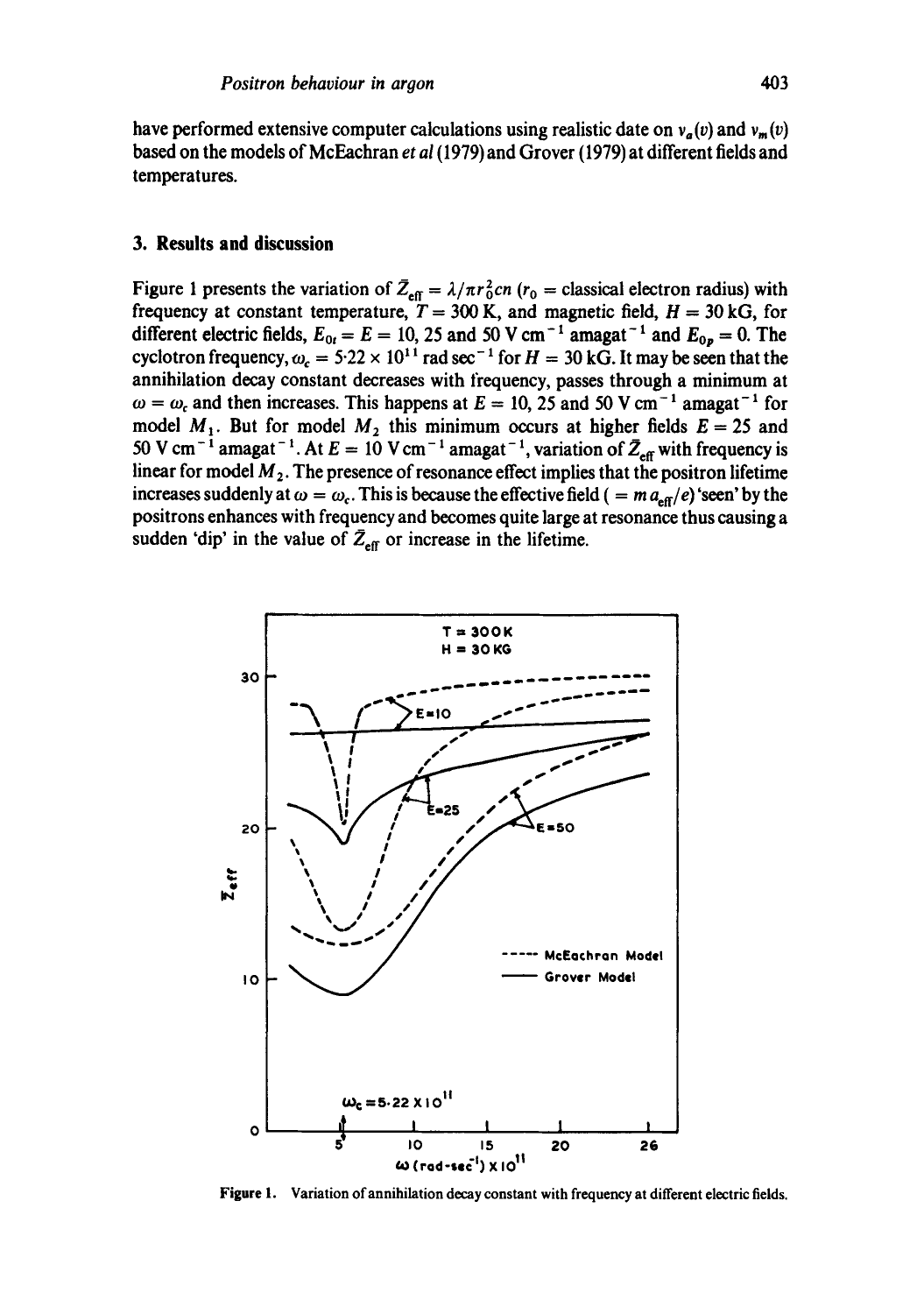As the strength of the electric field is increased, the resonance dip becomes broader and the minimum decreases. The value of  $\bar{Z}_{\text{eff}}(\omega_c) = 20.39$ , 14.35, 12.30 at  $E = 10$ , 25 V cm<sup>-1</sup> amagat<sup>-1</sup> for model  $M_1$ , while for model  $M_2$ , these values are 19.00 and 9.12 at  $E = 25$  and 50 V cm<sup>-1</sup> amagat<sup>-1</sup> (at  $E = 10$  V cm<sup>-1</sup> amagat<sup>-1</sup> there is no resonance for model  $M_2$ ). We have estimated the relative variation in  $\bar{Z}_{\text{eff}}$  as

$$
\Delta \bar{Z}_{\text{eff}} = \frac{\bar{Z}_{\text{eff}}(\omega_0) - \bar{Z}_{\text{eff}}(\omega_0)}{\bar{Z}_{\text{eff}}(\omega_0)}
$$

where  $\omega_0$  is the highest frequency considered = 2.61 x 10<sup>12</sup> radian/sec. The value of  $\Delta \bar{Z}_{\text{eff}}$  comes out to be 32%, 54% and 53% for model  $M_1$  at  $E = 10$ , 25 and 50 V cm<sup>-1</sup> amagat<sup>-1</sup>, 28% and 61% for model  $M_2$  at  $E = 25$  and 50 V cm<sup>-1</sup> amagat<sup> $-1$ </sup>. This implies that variations in the lifetime of positrons are greater as predicted by model  $M_1$  as compared to those brought out by model  $M_2$ . This fact can be examined experimentally and the validity of the model checked. We expect this observation to serve as quite a sensitive test of any  $e^+$ -atom interaction model.

Figure 2 shows the dependence of  $\bar{Z}_{\text{eff}}$  on frequency at three temperatures, 300, 1000 and 3000 K as well as at constant electric  $(E = 25 \text{ V cm}^{-1} \text{ amagat}^{-1})$  and magnetic  $(H = 30 \text{ kG})$  fields. As the temperature of the gas assembly is increased, the resonance becomes broader. The relative variation in  $\bar{Z}_{\text{eff}}$  over the frequency range 5.22  $\times$  10<sup>11</sup> (resonance) to  $2.61 \times 10^{12}$  rad sec<sup>-1</sup> is  $54\%$ ,  $45\%$  and  $28\%$  for model  $M_1$  and  $28\%$ , 30% and 26% for model  $M_2$  at temperatures  $T = 300$ , 1000 and 3000 K respectively. The value of  $\bar{Z}_{\text{eff}}$  at resonance is 13-35, 13-09, 12-78 for model  $M_1$  whereas for model  $M_2$ the values are 19-00, 14.41 and 10.56 at these temperatures. Thus, it is observed that at



Figure 2. Dependence of  $\bar{Z}_{\text{eff}}$  on frequency at different temperatures.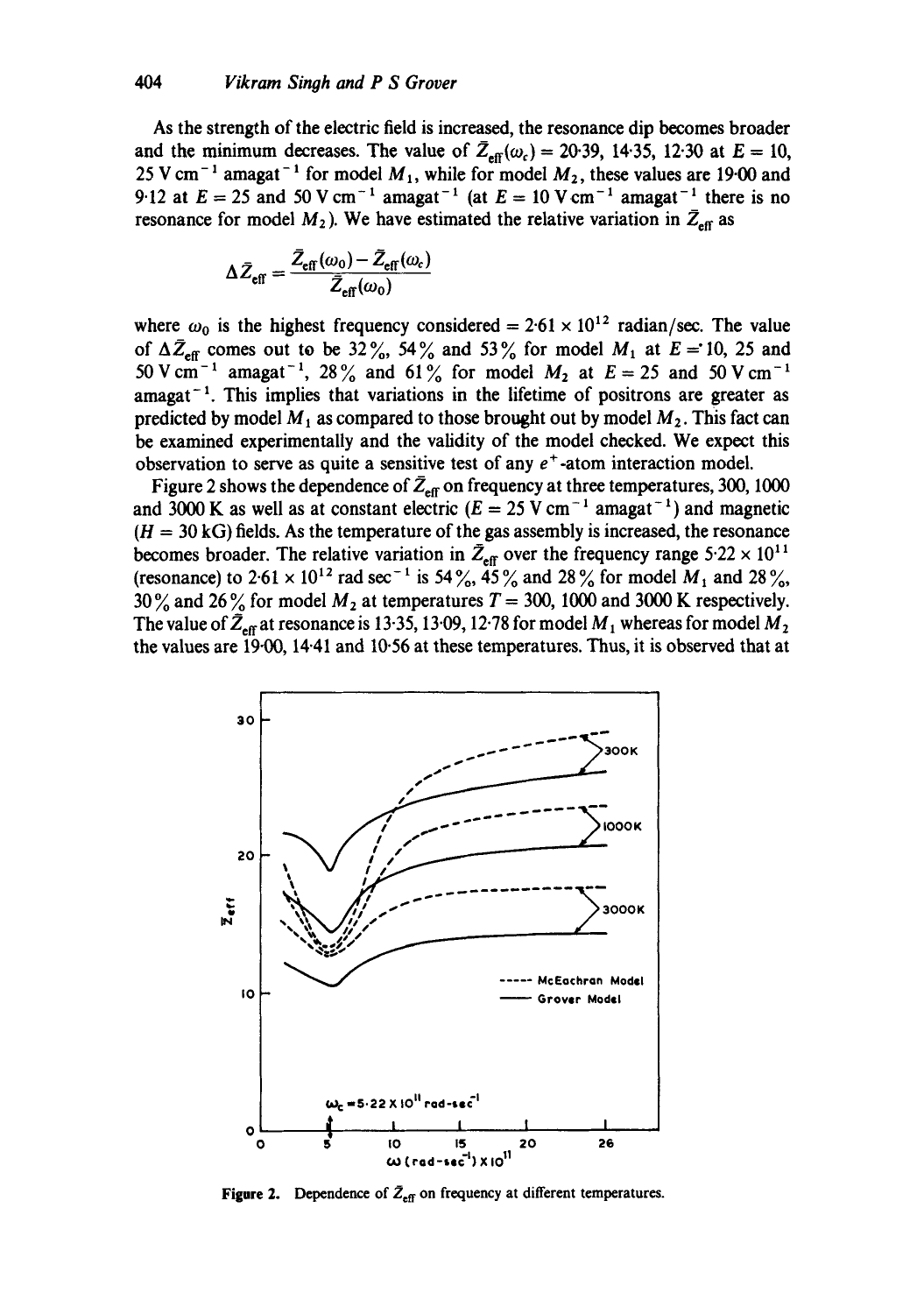resonance, the temperature effect is greater according to model  $M_2$  as compared to model  $M_1$ .

Figure 3 presents the variation of  $\bar{Z}_{\text{eff}}$  with frequency at different magnetic fields for both models. It is seen that at  $H = 10 \text{ kG}$ , the resonance is very weak as predicted by either model. However, as the magnetic field is increased, resonance becomes sharper. Moreover, the resonance shifts towards higher frequencies as the magnetic field is increased. Resonance occurs at frequencies  $1.74 \times 10^{11}$ ,  $5.22 \times 10^{11}$  and  $8.70 \times 10^{11}$  rad sec<sup>-1</sup> for  $H = 10$ , 30 and 50 kG respectively.

We have also computed the average energy of positrons (equation (4)) for models  $M_1$ and  $M<sub>2</sub>$  at different fields and frequencies. The dependence of average energy on frequency is presented in figure 4 for  $E = 10, 25$  and 50 V cm<sup>-1</sup> amagat<sup>-1</sup> at  $T = 300$  K and  $H = 30$  kG. The average energy increases, attains a maximum at  $\omega = \omega_c$  and then decreases. This behaviour is present for model  $M_1$  at the above fields. However, for model  $M_2$ ,  $\tilde{\varepsilon}$  varies almost linearly with frequency at  $E = 10$  V cm<sup>-1</sup> amagat<sup>-1</sup>, though resonance is present at higher fields. We define the relative variation in average energy as

$$
\Delta \bar{\varepsilon} = \frac{\bar{\varepsilon}(\omega_0) - \bar{\varepsilon}(\omega_{\rm c})}{\bar{\varepsilon}(\omega_0)}.
$$

The value of  $\Delta \bar{\epsilon}$  over the frequency range 5.22  $\times$  10<sup>11</sup> to 2.61  $\times$  10<sup>12</sup> rad sec<sup>-1</sup> is 12.92, 27.92 and 18.82 (in units of 300 K) for model  $M_1$  at  $E = 10, 25, 50$  V cm<sup>-1</sup> amagat<sup>-1</sup>; while  $\Delta \bar{\epsilon}$  is 6.66 and 17.17 (in units of 300 K) for model  $M_2$  at  $E = 25$  and 50 V cm<sup>-1</sup> amagat<sup>-1</sup> respectively. It may be observed that  $\bar{\epsilon}$  shows a maxima at the same frequency where  $\bar{Z}_{\text{eff}}$  attains a minima.



**Figure 3.** Variation of  $Z_{\text{eff}}$  with frequency at  $H = 10, 30, 50$  kG.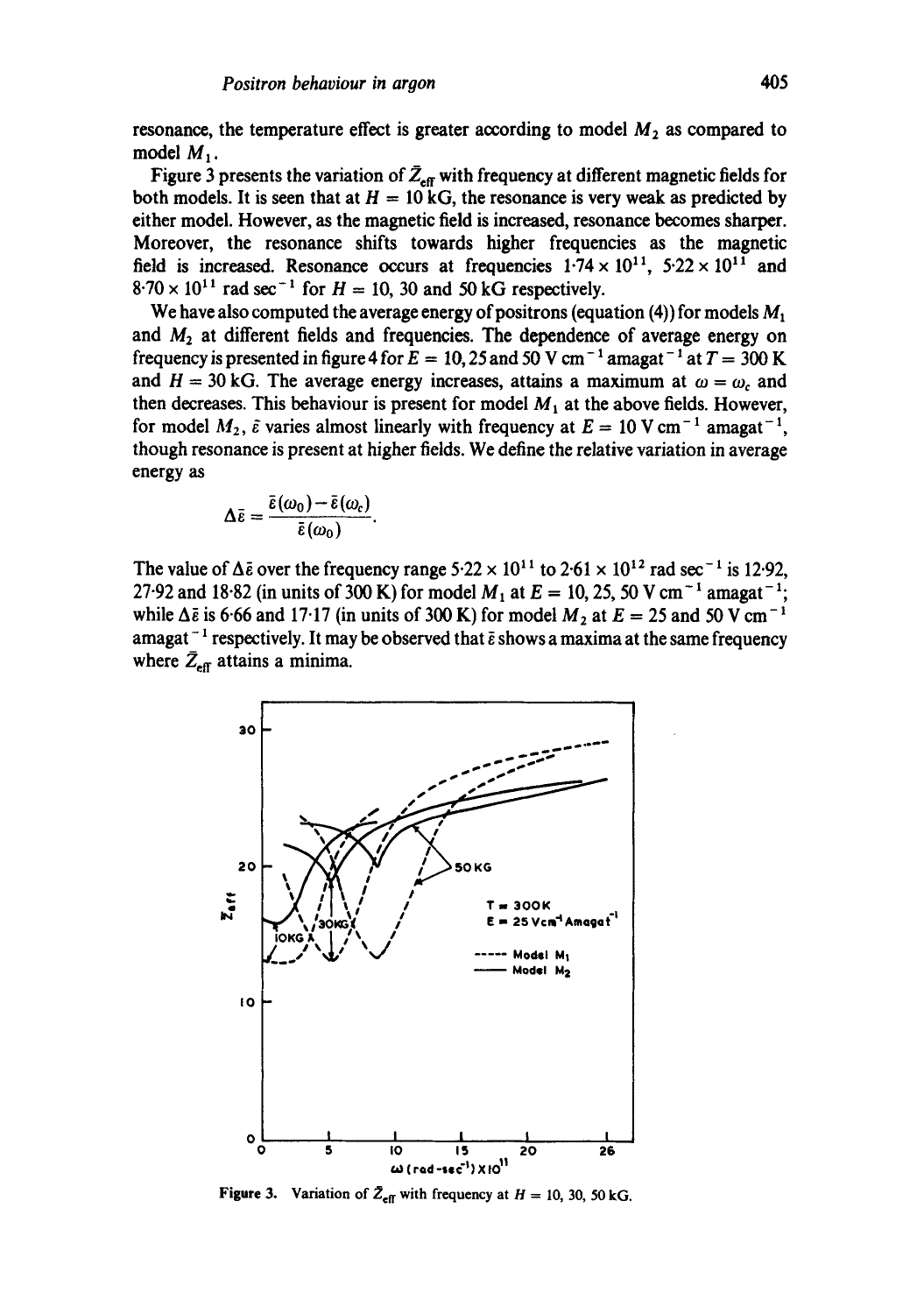

Figure 4. Effect of frequency variation on average energy at  $E = 10$ , 25, 50 V cm<sup>-1</sup> amagat<sup>-1</sup> for both models.

The dependence of average energy on frequency at constant electric  $(E =$ 25 V cm<sup>-1</sup> amagat<sup>-1</sup>) and magnetic ( $H = 30$  kG) fields for different temperatures T  $= 300, 1000, 3000$  K is brought out in figure 5. The average energy attains a maximum at resonance. The maximum goes up as the temperature of the gas assembly is increased. The relative variation of average energy from resonance frequency  $(\omega_c = 5.22 \times 10^{11} \text{ rad sec}^{-1})$  to highest frequency edge (considered here as  $\omega_0 = 2.61$ )  $\times$  10<sup>12</sup> rad sec<sup>-1</sup>) viz  $\Delta \bar{\epsilon}$  is equal to 27.92, 9.46 and 2.57 (in units of 300 K) for model  $M_1$ , while for model  $M_2$  the values are 6.96, 2.94 and 1.66 (in units of 300 K) at temperatures 300, 1000 and 3000 K respectively. At resonance, the values of  $\bar{\epsilon}$  are: 60-10, 61.45 and 63.71 (in units of 300 K) for model  $M_1$  and 15.82, 27.35 and 43.73 (in units of 300 K) for model  $M_2$  corresponding to the above temperatures. It is found that at resonance, the temperature effect on average energy is much greater for model  $M_2$  as compared to model  $M_1$ .

Our calculated values of average energy for zero electric and magnetic fields at room temperature, 300 K, are 456.0 K for model  $M_1$  and 453.0 K for model  $M_2$ , whereas the theoretical value at this temperature is 450.0 K. The agreement between calculated and actual values of average energy is quite good confirming our computer codes and calculations.

We have also checked the accuracy of our calculations by computing  $\bar{Z}_{\text{eff}}$  in the absence of the electric and magnetic fields at room temperature. Table 1 presents the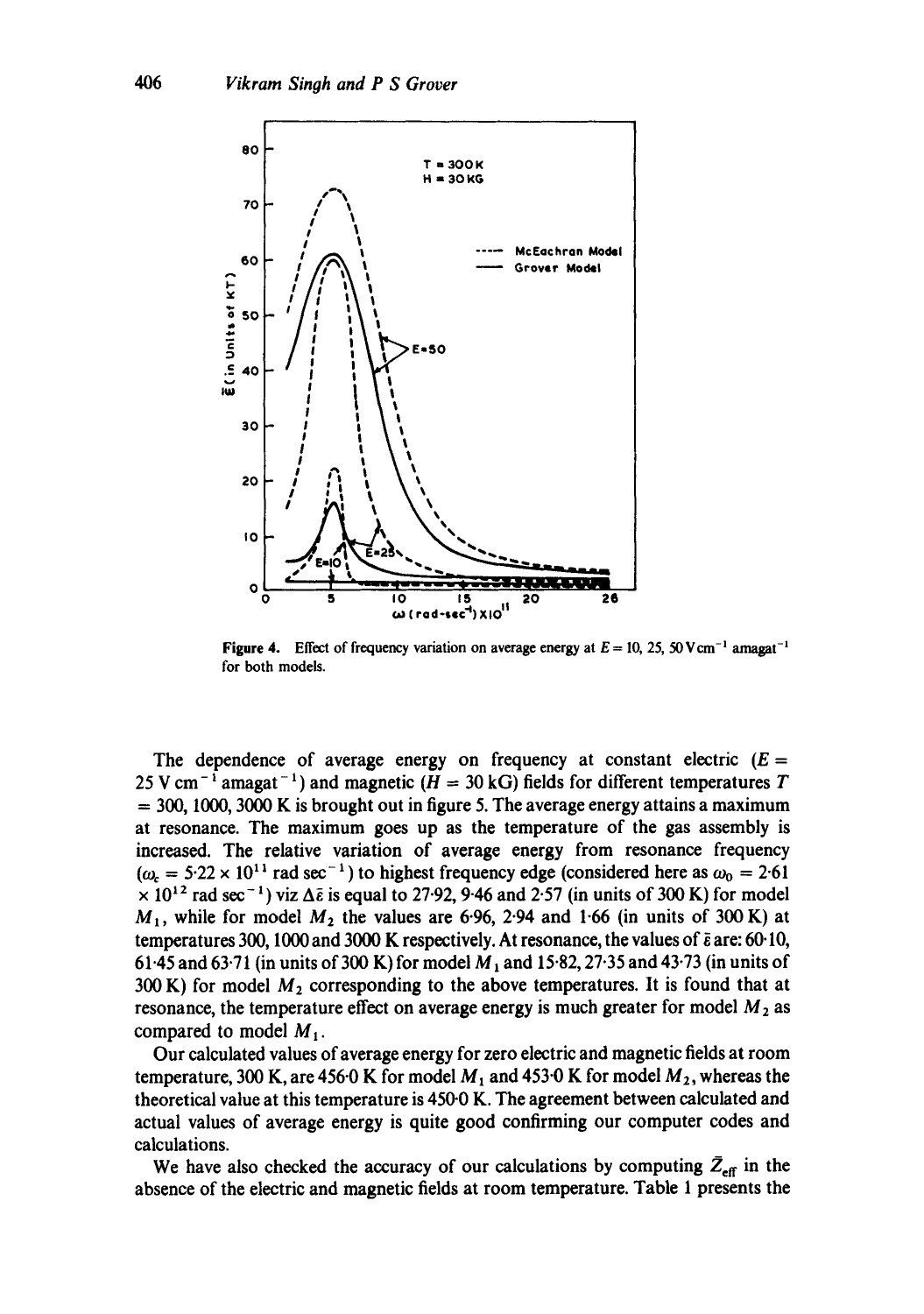

Figure 5. Dependence of  $\tilde{\epsilon}$  on frequency at constant electric and magnetic fields at different temperatures.

**Table 1.** Annihilation decay constant,  $Z_{\text{eff}}$ , at  $T = 300$  K and at  $E = H = 0$ .

| Experimental          | <b>Present calculations</b> |
|-----------------------|-----------------------------|
| $27.3 + 1.3$          | 30.13 (model $M_1$ )        |
| (Lee and Jones 1974)  |                             |
| $26.6 + 0.51$         | 27.33 (Model $M_2$ )        |
| (Orth and Jones 1969) |                             |
| $26-77 + 0-09$        |                             |
| (Coleman et al 1975)  |                             |
|                       |                             |

values as obtained by various workers. It is observed that as far as the equilibrium values of  $\bar{Z}_{\text{eff}}$  are concerned, model  $M_2$  gives better agreement with experiment.

# **4. Conclusions**

**The present study brings out clearly the influence of the electric field frequency and other fields on positron lifetime. An interesting observation is the resonance effect in the**